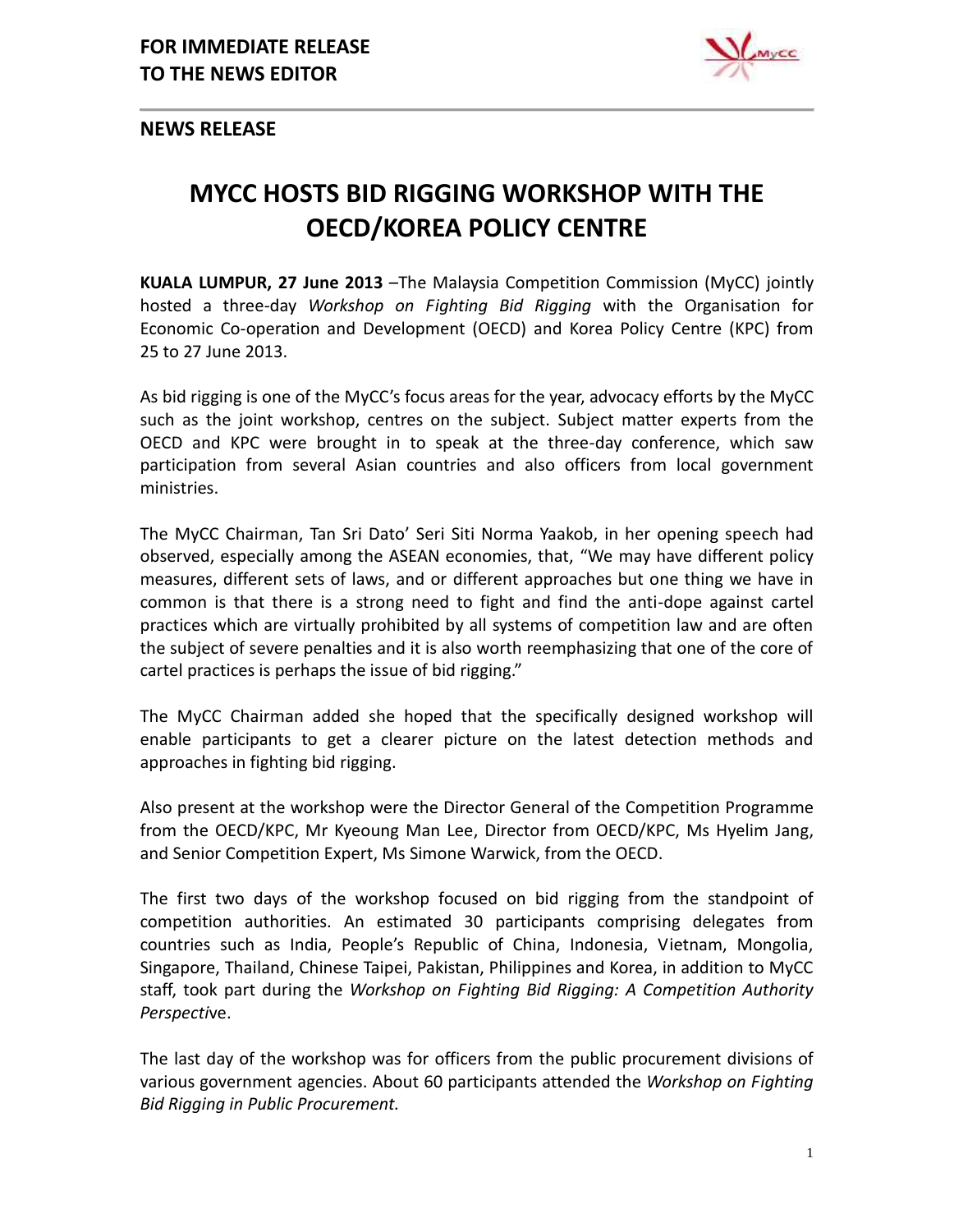

According to Tan Sri Dato' Seri Siti Norma Yaakob in her address during the workshop for public procurement officers, the victims of bid rigging are the customers and in public procurement where the customers are government agencies, the harm extends to the whole economy. The impact is particularly serious when it involves the provision of essential goods and services that affects the lives and well-being of citizens.

"Cartels as we know usually operate in secrecy, with parties going to great lengths to hide any evidence of the collusion. Therefore, it is very important for such awareness programmes especially relating to bid rigging to be undertaken not only for businesses but also for procurement agencies. All stakeholders must recognise what competition law is and why it is beneficial not only to the economy in general but to citizens in their role as consumers; otherwise all efforts by the agency in enforcing the law will not be successful," said the MyCC Chairman.

The Chief Executive Officer of the MyCC, Pn Shila Dorai Raj, added in her closing remarks that collaborations with the Malaysian Anti-Corruption Commission (MACC) and National Audit Department are vital in detecting bid rigging during the procurement process.

The *Workshop on Fighting Bid Rigging* marked the third international event hosted by the two-year-old Commission, with the first two being the organizing of the APEC Training Course on Competition Policy in 2011 and the  $1<sup>st</sup>$  East Asia Conference on Competition Law and Policy in 2012.

On September 25<sup>th</sup> to 26<sup>th</sup> this year, the MyCC will also host its 1<sup>st</sup> Competition Law Conference themed New Standards for Business in Malaysia. Key speakers for the conference include 17 international competition law experts with participation from the government and private sectors.

For more information on the Competition Act 2010 and the MyCC, log on to [www.mycc.gov.my.](http://www.mycc.gov.my/)

---end---